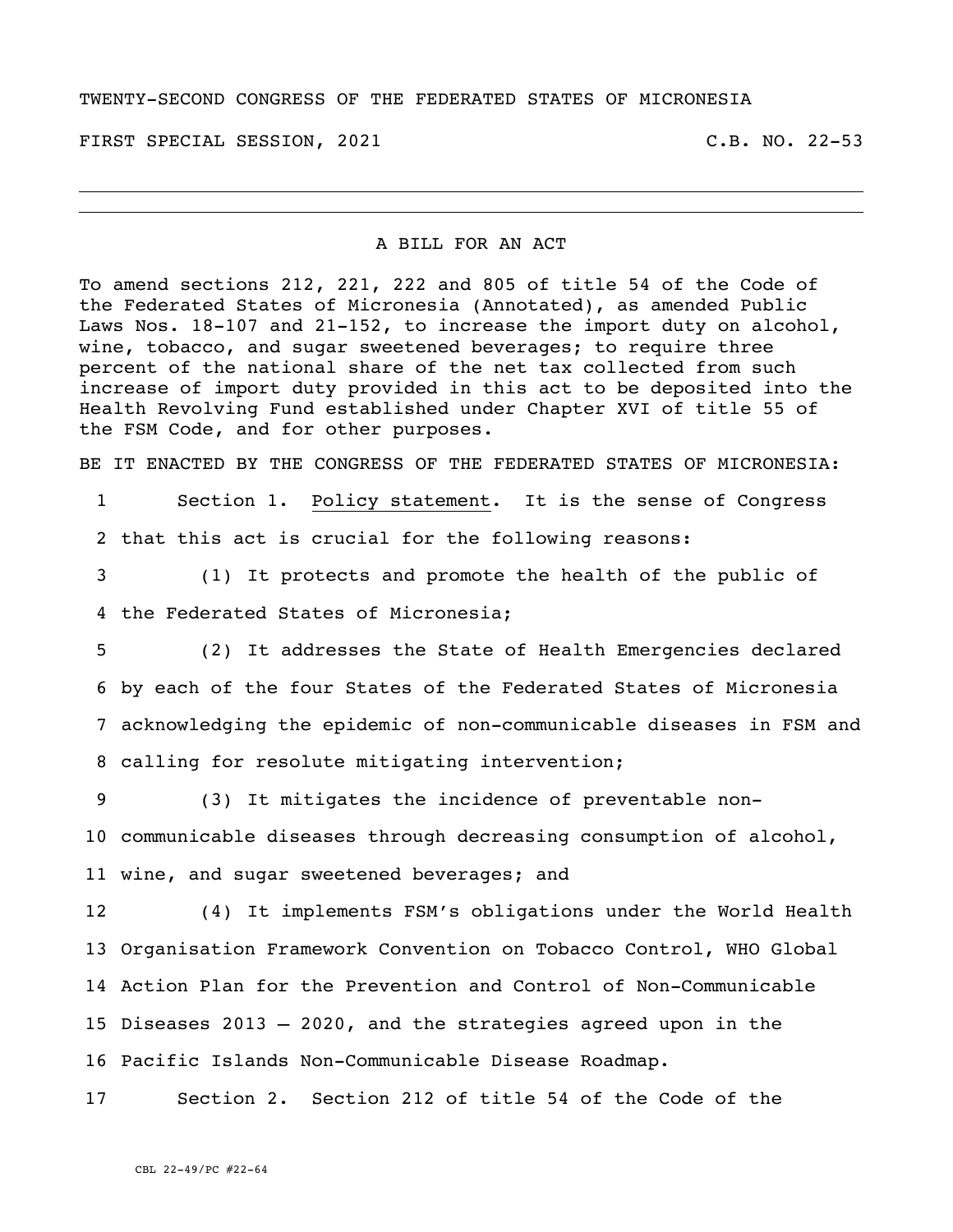|    | 1 Federated States of Micronesia (Annotated), as amended, is hereby |
|----|---------------------------------------------------------------------|
| 2  | amended to read as follows:                                         |
| 3  | "Section 212. Definition                                            |
| 4  | In this chapter, except where otherwise specified, the              |
| 5  | following terms shall have the meanings stated below:               |
| 6  | (1) "Ad valorem" (Latin for "according to the value")               |
| 7  | means a tax imposed at a rate equal to a percentage of              |
| 8  | value.                                                              |
| 9  | (2) "Aircraft" includes airplanes, seaplanes,                       |
| 10 | airships, balloons or any other means of aerial                     |
| 11 | locomotion.                                                         |
| 12 | (3) "Airport" means an official port of entry for                   |
| 13 | aircraft as identified in or pursuant to title 18 of                |
| 14 | this code and amendments thereto.                                   |
| 15 | (4) "Alcoholic beverage" means a drink containing                   |
| 16 | ethyl alcohol of agricultural origin in any percentage,             |
| 17 | derived either through natural fermentation, or addition            |
| 18 | during process.                                                     |
| 19 | $[ (4) ] (5)$ "Approved form" means a form approved by the          |
| 20 | Secretary of Finance.                                               |
| 21 | $[\frac{1}{5}]$ (6) "Arrival" means the first time goods or         |
| 22 | passengers become subject to Customs control within the             |
| 23 | FSM or any subsequent time before reaching their final              |
| 24 | destination.                                                        |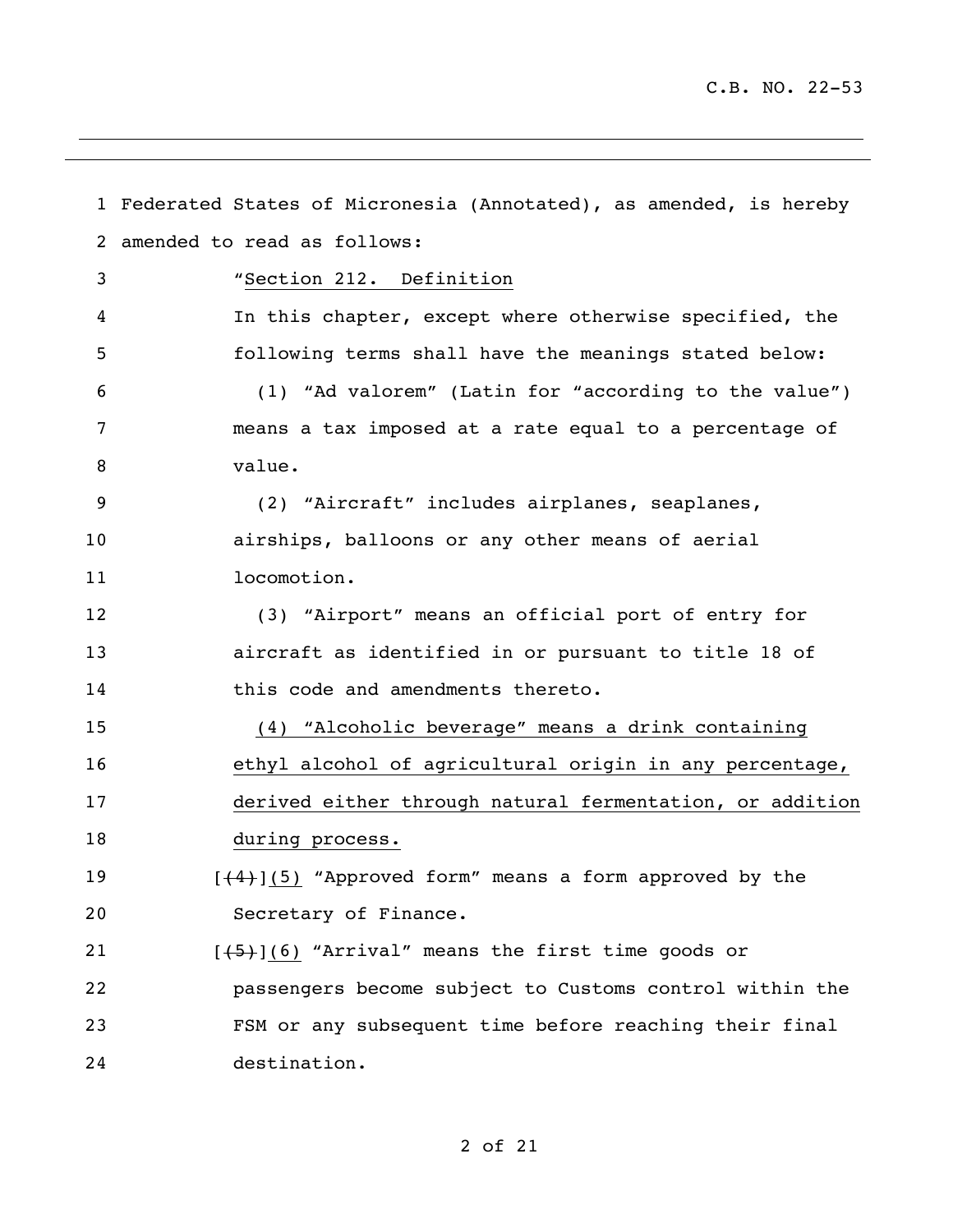(7) "Bottle" means any closed or sealed container regardless of size or shape, including those made of glass, metal, paper, plastic, or any other material or combination of materials. (8) "Caloric sweetener" means any caloric substance suitable for human consumption that humans perceive as sweet, including sucrose, fructose, glucose, other sugars, and fruit juice concentrates. Caloric sweetener does not include non-caloric sweeteners. For purposes of this definition, caloric means a substance that adds calories to the diet of a person who consumes 12 that substance.  $[46]$ (9) "Cannabis" means a cannabis plant, whether 14 living or dead, which includes, in any form, any flowering or fruiting tops, leaves, seeds, stalks or any other part of a cannabis plant and any mixture of parts of a *cannabis* plant.  $\left[\frac{7}{7}\right]$ (10) "CIF" means "costs, insurance, and freight" incurred for imported goods, and includes all costs and charges associated with the goods up through the time they are delivered to and unloaded at an FSM port of entry or post office. (11) "Cigar" means a more or less cylindrical roll of tobacco cured for smoking, of any of various lengths, thicknesses or degrees of straightness, usually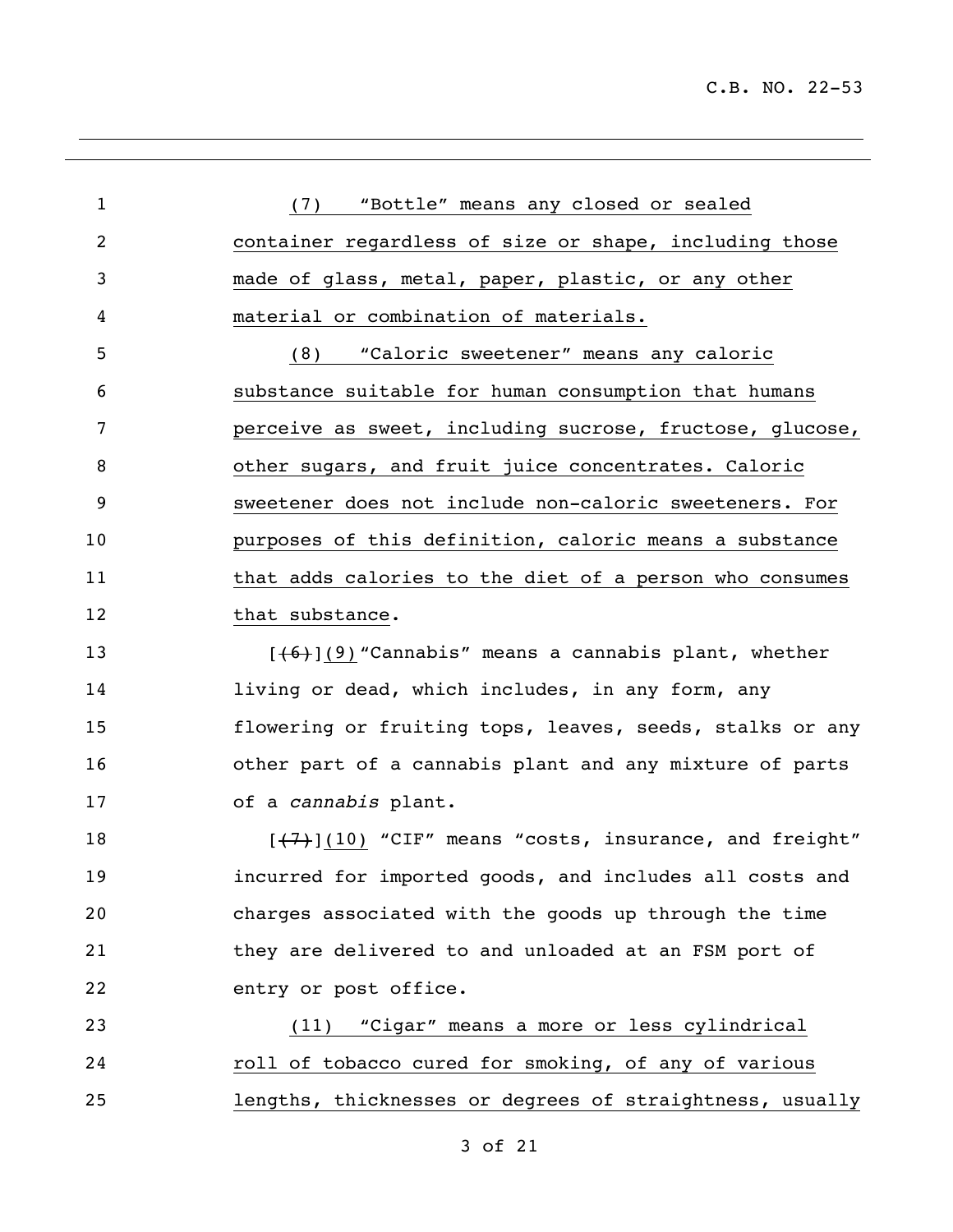| $\mathbf{1}$   | wrapped in tobacco leaf or equivalent and includes        |
|----------------|-----------------------------------------------------------|
| $\overline{2}$ | cigarillos.                                               |
| 3              | (12) "Cigarette" means a short tightly rolled             |
| 4              | cylinder of tobacco, wrapped in thin paper and often      |
| 5              | having a filter tip for smoking.                          |
| 6              | $[48]$ (13) "Commissioner" means the Secretary of the     |
| 7              | Department of Finance and Administration Commissioner of  |
| 8              | Customs.                                                  |
| 9              | $[49]$ (14) "Congress" means the Congress of the FSM.     |
| 10             | [(10) (15) "Container" means an article of transport      |
| 11             | equipment:                                                |
| 12             | (a) of a permanent character and accordingly strong       |
| 13             | enough to be suitable for repeated use;                   |
| 14             | (b) specially designed to facilitate the transport        |
| 15             | of goods, by one or more modes of transport, without      |
| 16             | intermediate reloading; and                               |
| 17             | (c) designed to be secured and/or readily handled,        |
| 18             | having corner fittings for these purposes.                |
| 19             | (d) In addition, the following shipping term used         |
| 20             | with containers has the following meaning: "CY-CY"        |
| 21             | means all the goods packed in the container are for the   |
| 22             | one consignee and the container is consigned from         |
| 23             | container yard to another container yard and will not     |
| 24             | normally be unpacked at the wharf.                        |
| 25             | $[+11]$ (16) "Controlled substance" means those described |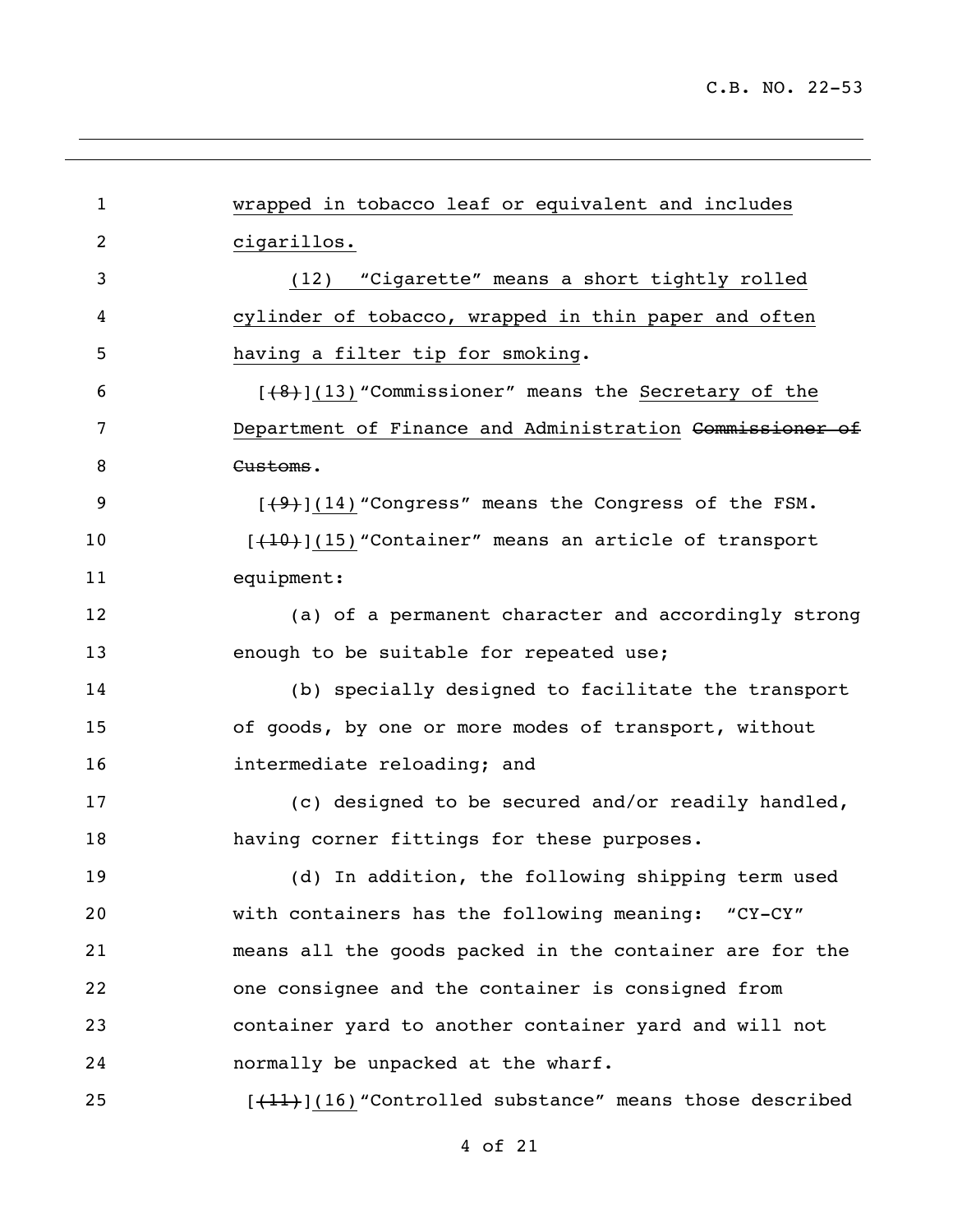in sections 1119, 1121, 1123, 1125, and 1127 of title 11 of this code or successor provision of law. 3 [(12)](17) "Customs" means the FSM Department of Finance, Division of Customs.  $[(13)(18)$  "Customs officer" means a person: (a) employed by the FSM Department of Finance, Division of Customs; (b) authorized in writing by the Secretary under this chapter to perform all of the functions of a Customs officer; or (c) deputized in accordance with the provisions of section 268 of this chapter.  $[+14]+[19)$  "Duty" means any tax payable on the importation of goods, and "dutiable goods" means those goods subject to tax on their importation.  $[(15)(20)$  "FOB" ("free on board") means the value of goods when shipped for export, and includes all costs and charges up to the time of delivery of the goods on 19 board the exporting vessel or aircraft.  $\left[\frac{(16)}{(21)}$  "Foodstuffs" means any substance that is ordinarily used as food, or to make food, for human consumption, excluding beverages or substances used to make beverages; (22) "Forfeiture" means the surrender of ownership of property to the FSM government following a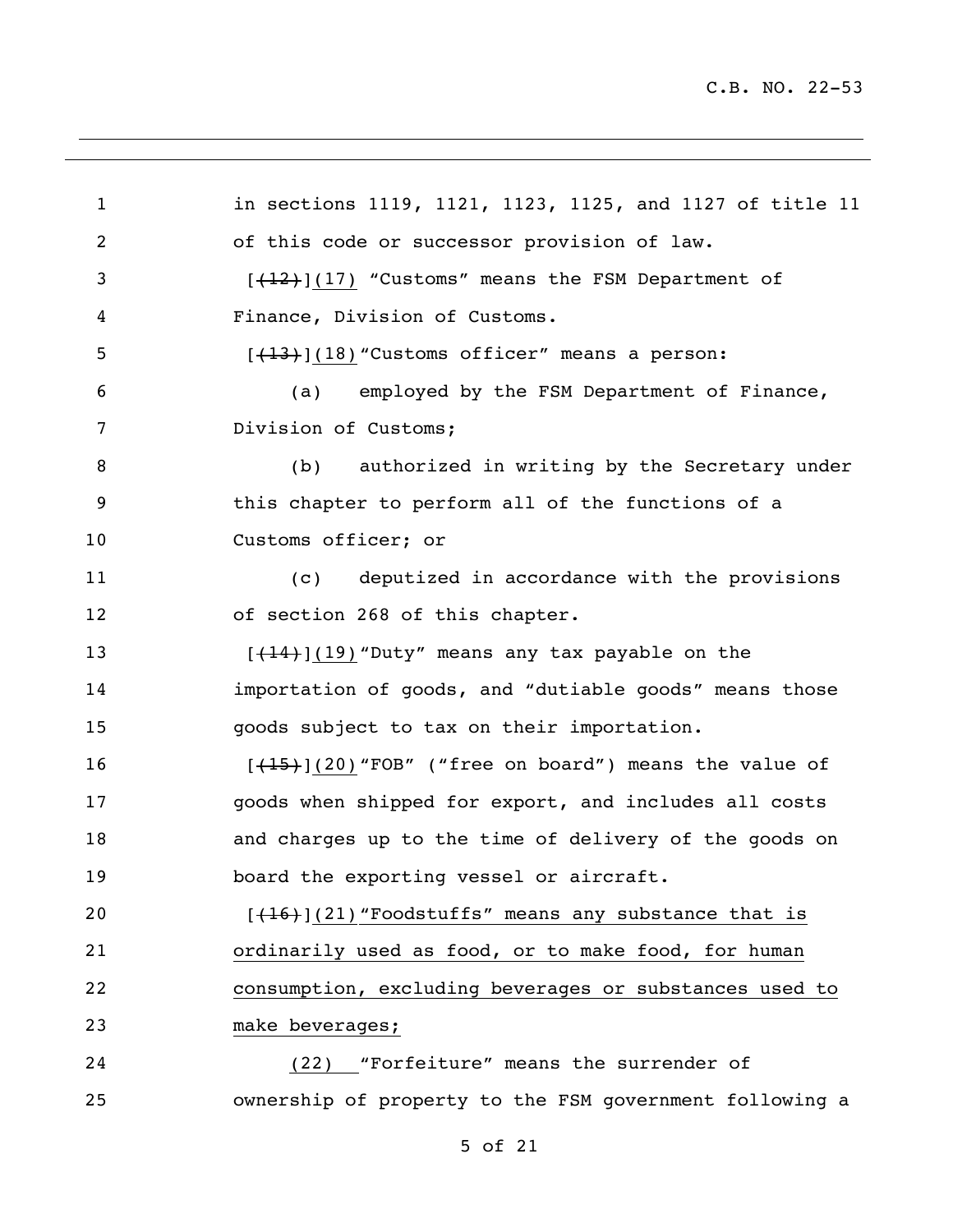1 breach of certain provisions of this chapter; it is independent of and in addition to any penalty imposed by this chapter. 4 [(17)](23) "FSM" means the Federated States of Micronesia.  $\left[\frac{(18)}{(24)}\right]$ (24) "Goods" means any type of merchandise, product, commodity, vehicle, moveable personal property, 8 or commercial wares. 9 [(19)](25) "Importer" means any person by or for whom any goods are imported, and includes the consignee and any other person who is beneficially interested in the goods. 13 [(20)](26) "Master" means: (a) In relation to a vessel the person in charge 15 or command of the vessel; (b) In relation to an installation the person in charge of the installation. 18 [(21)](27) "Narcotic drug" means those described in subsection (15) of section 1112 of title 11 of this code or successor provision of law. (28) "Non-caloric sweetener" means any non- caloric substance suitable for human consumption that humans perceive as sweet, including aspartame, saccharin, stevia, and sucralose. Non-caloric sweetener does not include caloric sweeteners. For purposes of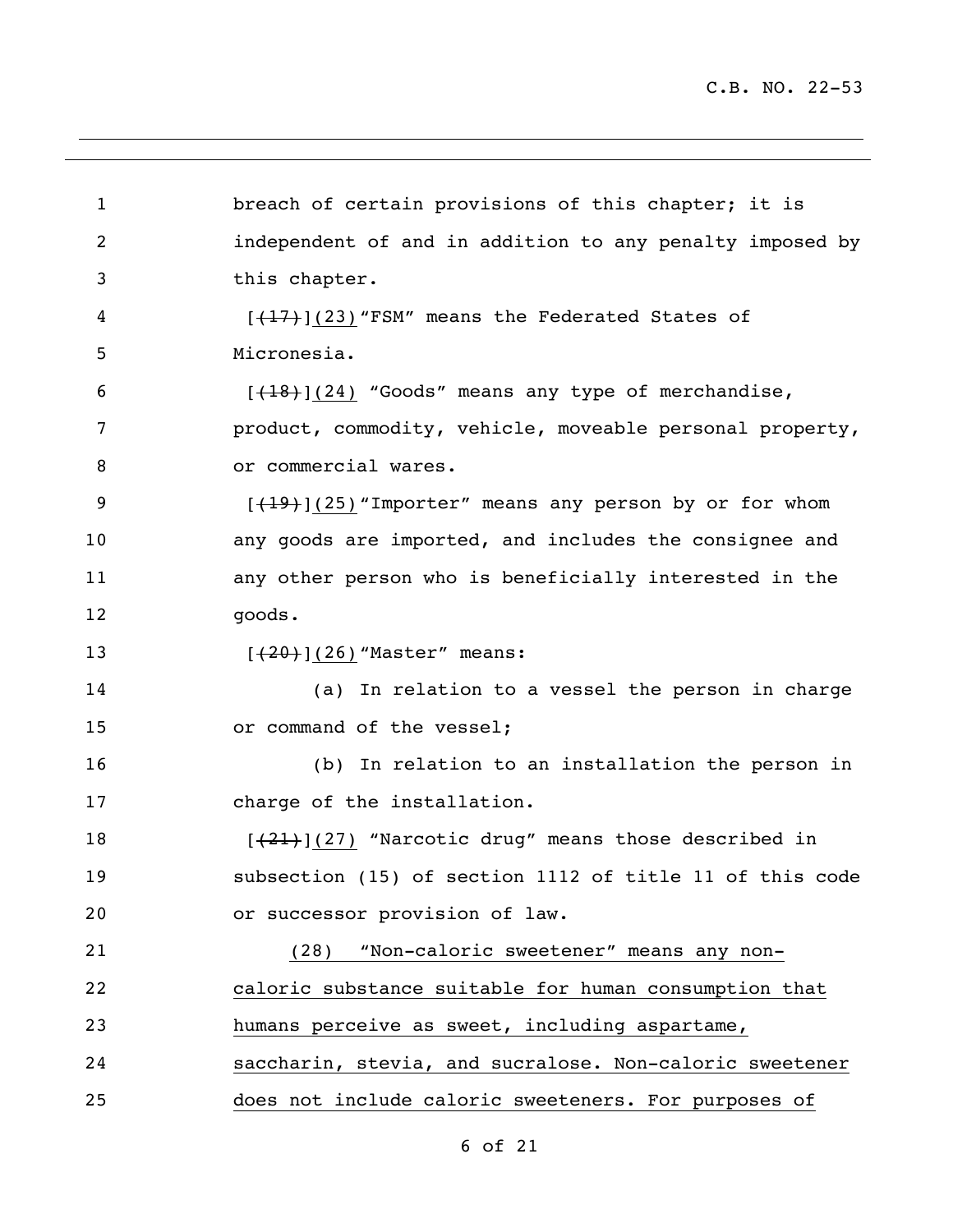this definition, non-caloric means a substance that contains fewer than five calories per serving.  $[(22)$ ](29) "On or about the body" means on or within the body, clothing, footwear, purse, handbag, or similar article.  $[+23+](30)$  "Owner" means: (a) In respect to goods, any person being or holding himself or herself out to be the owner, importer, exporter, consignee, agent or person possessed 10 of, or having control of, or power of disposition over 11 the goods; (b) In respect of a vessel or aircraft, the owner of record, or a person acting as agent on behalf 14 of the owner of record. 15 [(24)](31) "Package" includes every means by which goods for transportation may be cased, covered, enclosed, contained, or packed. 18 [(25)](32) "Person" means any individual, company, corporation, partnership, unincorporated association, or other business entity.  $[(26)(33)$  "Pilot" means the person in charge or in command of an aircraft. 23 [(27)](34) "Place" means any location, building or site, and includes moveable locations such as a vessel or aircraft.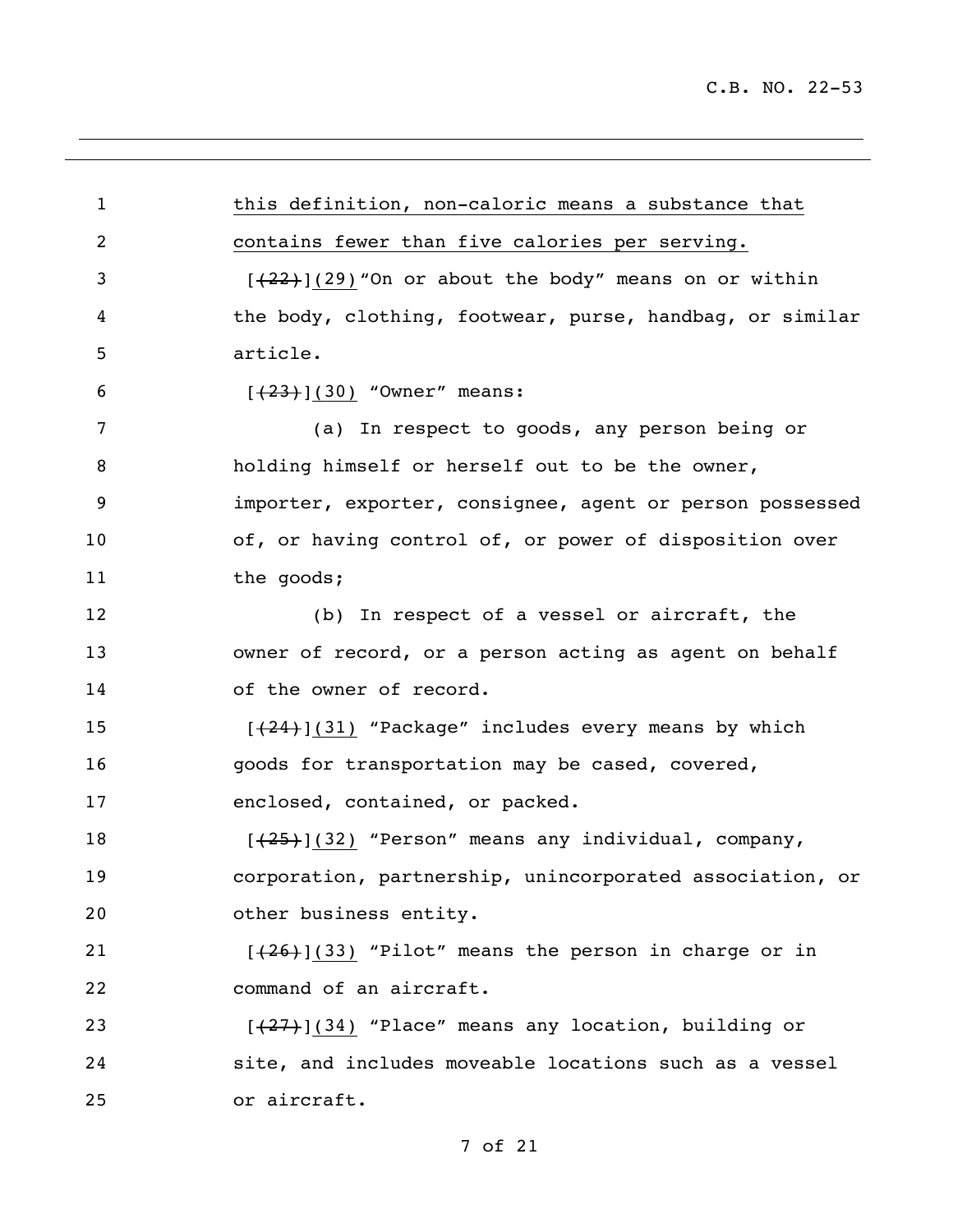| $\mathbf{1}$   | $[+28]+(35)$ "Port" or "Port of entry" means an official  |
|----------------|-----------------------------------------------------------|
| $\overline{2}$ | port of entry identified in or pursuant to title 18 of    |
| 3              | this code and amendments thereto.                         |
| 4              | "Powder" means any solid mixture of<br>(36)               |
| 5              | ingredients used in making, mixing, or compounding        |
| 6              | sugar-sweetened beverages by mixing the powder with one   |
| 7              | or more other ingredients, including water, ice, syrup,   |
| 8              | simple syrup, fruits, vegetables, fruit juice, vegetable  |
| 9              | juice, carbonation, or other gas.                         |
| 10             | $[+29]+[37]$ "President" means the President of the FSM.  |
| 11             | $[430+](38)$ "Prohibited goods" means any goods the       |
| 12             | importation or exportation of which is prohibited under   |
| 13             | FSM law.                                                  |
| 14             | $[431]$ (39) "Regulations" means any regulations          |
| 15             | promulgated pursuant to this chapter.                     |
| 16             | (40) "Sale" means the transfer of title or                |
| 17             | possession for valuable consideration regardless of the   |
| 18             | manner by which the transfer is completed.                |
| 19             | [(32)](41) "Secretary" means the Secretary of the FSM     |
| 20             | Department of Finance and Administration.                 |
| 21             | $[+33]+[42)$ "Smuggling" means any importation or         |
| 22             | exportation, attempted importation or exportation, with   |
| 23             | the intent to defraud the FSM.                            |
| 24             | $[+34]$ (43) "Stamp" means device or instrument used by a |
| 25             | Customs officer to make a distinctive impression or       |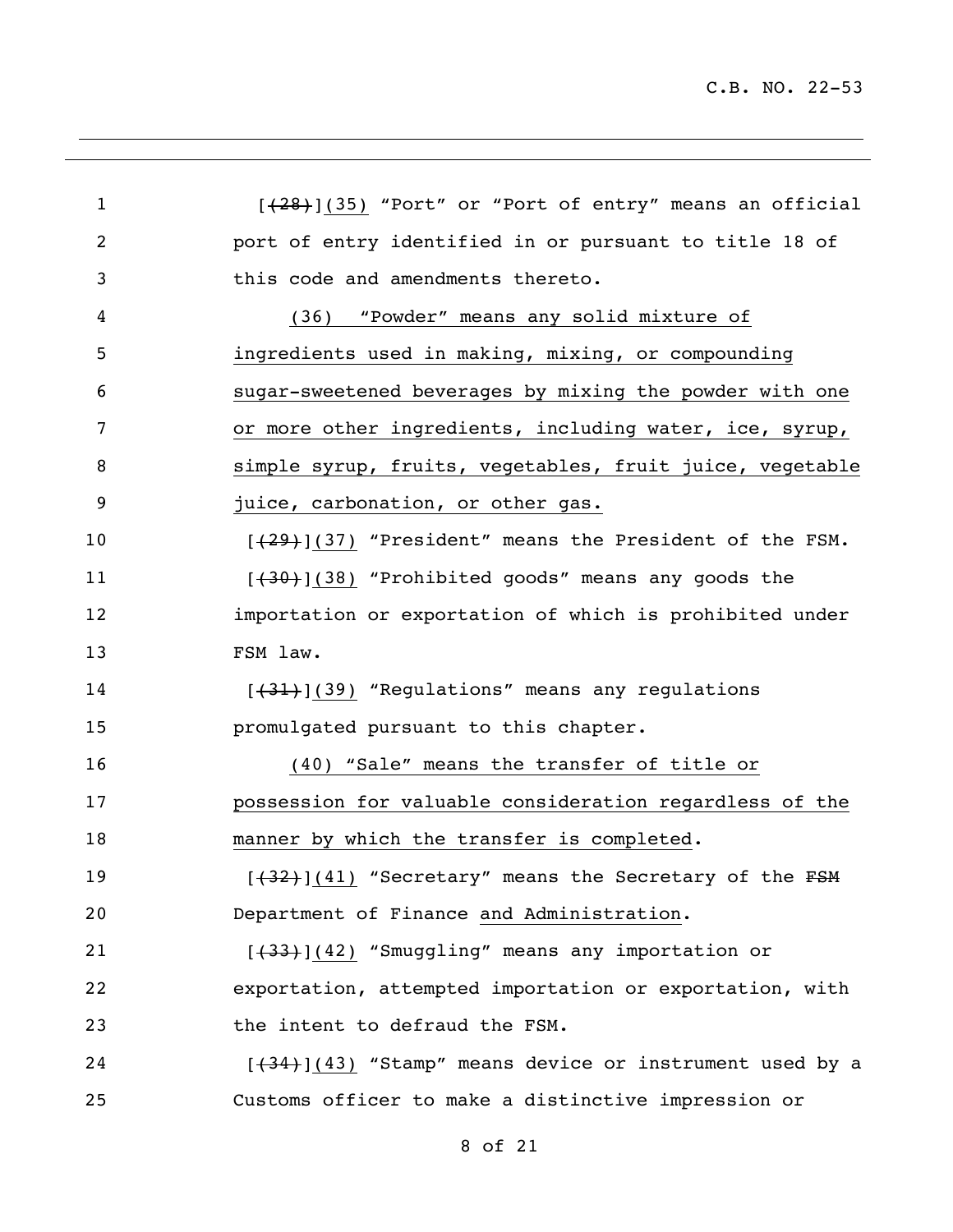imprint, to identify and evidence the clearance of imported or exported goods and the clearance of vessels or aircraft. (44) "Sugar-sweetened beverage" means any non- alcoholic beverage, carbonated or non-carbonated, that is intended for human consumption and contains any added caloric sweetener. As used in this definition, non- alcoholic beverage means any beverage that contains less than one-half of one per cent alcohol per volume. Sugar- sweetened beverage does not include: (a) Beverages consisting of one hundred per cent natural fruit juice or natural vegetable juice with no added caloric sweetener. For purposes of this paragraph, natural fruit juice or natural vegetable juice means the original liquid resulting from the pressing of fruits or vegetables, respectively, or the liquid resulting from the dilution of dehydrated natural fruit juice or natural vegetable juice, respectively; (b) Milk without any added caloric sweetener. For purposes of this paragraph milk means natural liquid milk regardless of animal source or butterfat content; natural milk concentrate, whether or not reconstituted, regardless of animal source or butterfat content; dehydrated natural milk, whether or not reconstituted and regardless of animal source or butterfat content;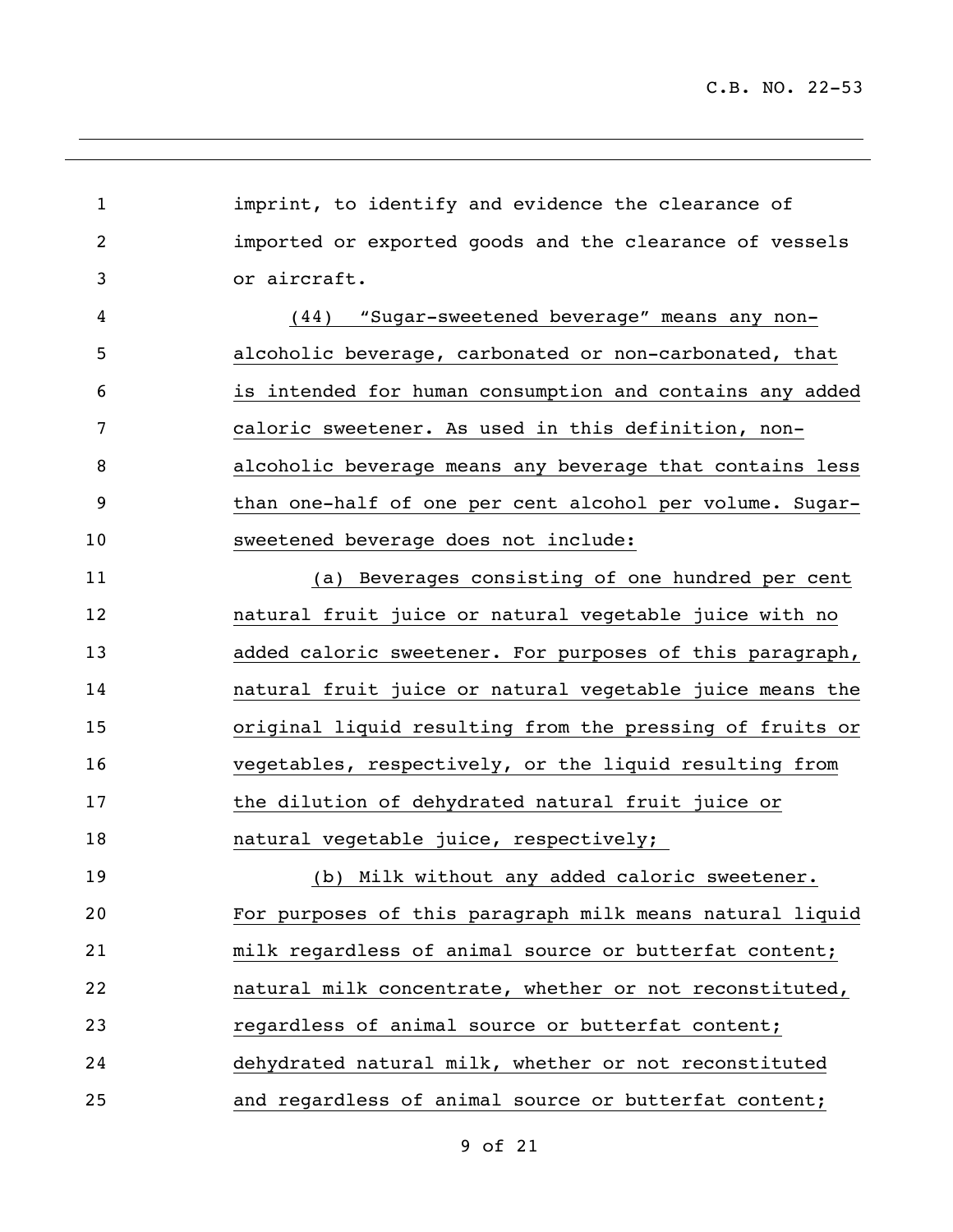1 soy milk; or rice milk. (45) "Syrup" means a liquid mixture of ingredients used in making, mixing, or compounding sugar-sweetened beverages using one or more other ingredients including water, ice, a powder, simple syrup, fruits, vegetables, fruit juice, vegetable juice, carbonation, or other gas. (46) "Tobacco" means a product made or derived entirely or partly of leaf tobacco or any other parts of a tobacco plant, which is intended for human consumption, to be smoked, sucked, chewed or snuffed or otherwise inhaled or ingested. 12 [(35)](47) "Unlawfully imported, exported, or carried goods" means any smuggled goods and any goods imported, exported, or carried in breach of the provisions of this chapter, or any other law of the FSM, or whose sale, possession or use is prohibited or contrary to restrictions imposed by the State into which the importation took place. The above-defined phrase carries a like meaning wherever similarly stated in this chapter. 21 [(36)](48) "Vehicle" means every description of motorized carriage or other contrivance used or capable of being used as a means of transport on land." Section 3. Section 221 of title 54 of the Code of the Federated States of Micronesia (Annotated), as amended, is hereby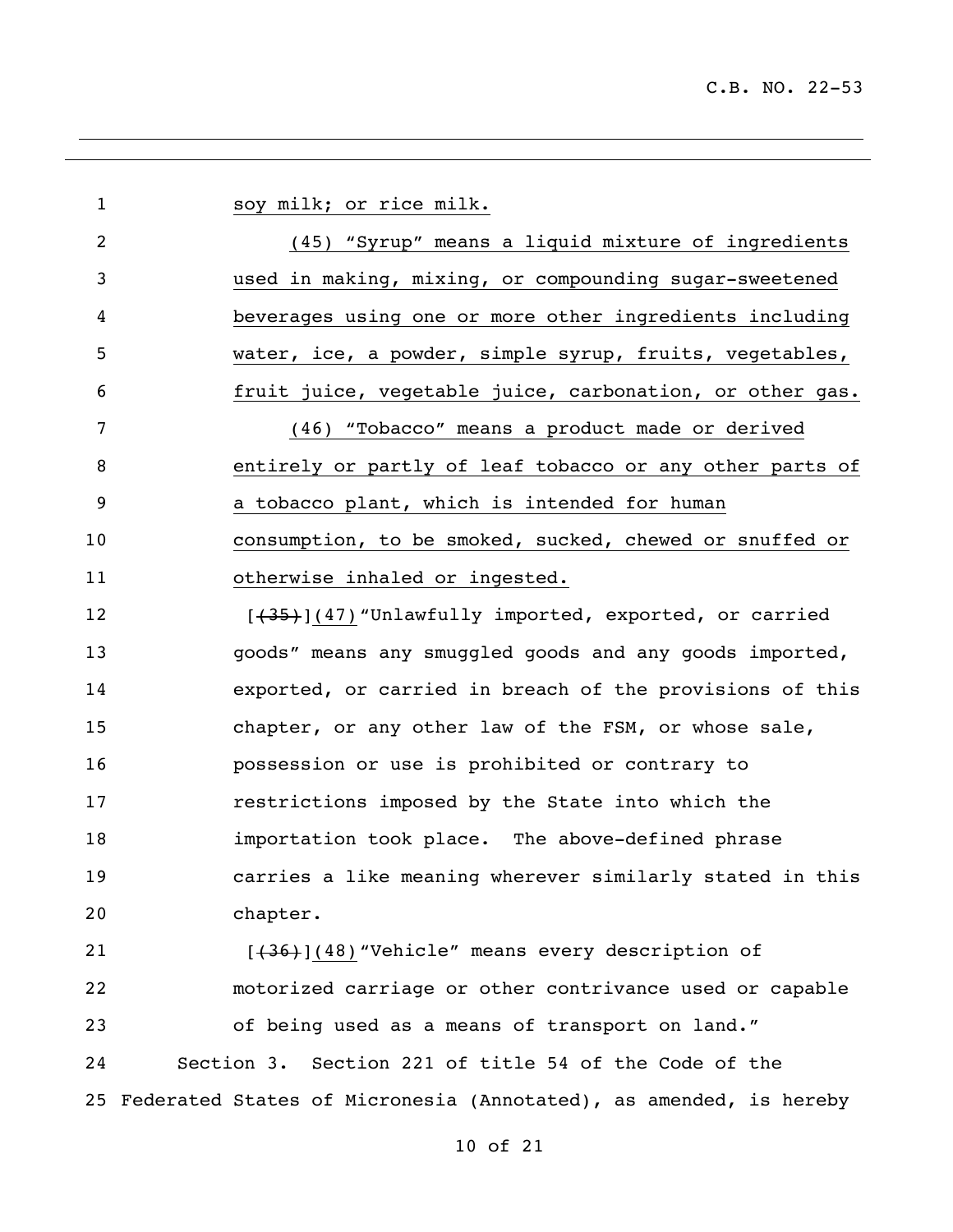|    | 1 amended to read as follows:                              |
|----|------------------------------------------------------------|
| 2  | "Section 221. Levy and rates.                              |
| 3  | The following import duties are hereby levied on all       |
| 4  | products specified herein which are imported into the      |
| 5  | FSM:                                                       |
| 6  | (1) cigarettes, at the rate of \$0.025 per cigarette,      |
| 7  | provided that this rate shall increase by \$0.005 per      |
| 8  | cigarette on January 1 of each of the years 2007, 2009,    |
| 9  | 2011, 2013, and 2015; PROVIDED THAT, the rate shall be     |
| 10 | \$0.075 per cigarette on or from October 1, 2021; and      |
| 11 | PROVIDED FURTHER, that this rate shall further increase    |
| 12 | by \$0.025 per cigarette on January 1 of each of the       |
| 13 | years 2023, 2024, 2025 and 2026 and thereafter shall be    |
| 14 | adjusted by the rate of inflation on January 1 of each     |
| 15 | year;                                                      |
| 16 | (2) cigars, at the rate of \$0.075 per cigar on and        |
| 17 | from October 1, 2021, provided that this rate shall        |
| 18 | increase by \$0.025 per cigar on January 1 of each of the  |
| 19 | years 2023, 2024, 2025 and 2026 and thereafter shall be    |
| 20 | adjusted by the rate of inflation on January 1 of each     |
| 21 | year;                                                      |
| 22 | $(2)(3)$ tobacco, other than cigarettes and cigars, at the |
| 23 | rate of 50 percent ad valorem of each of the years 2007,   |
| 24 | 2009, 2011, 2013, and 2015; PROVIDED THAT, the rate        |
| 25 | shall be \$0.031 per gram on October 1, 2021; PROVIDED     |

<u> 1989 - Johann Stoff, amerikansk politiker (d. 1989)</u>

of 21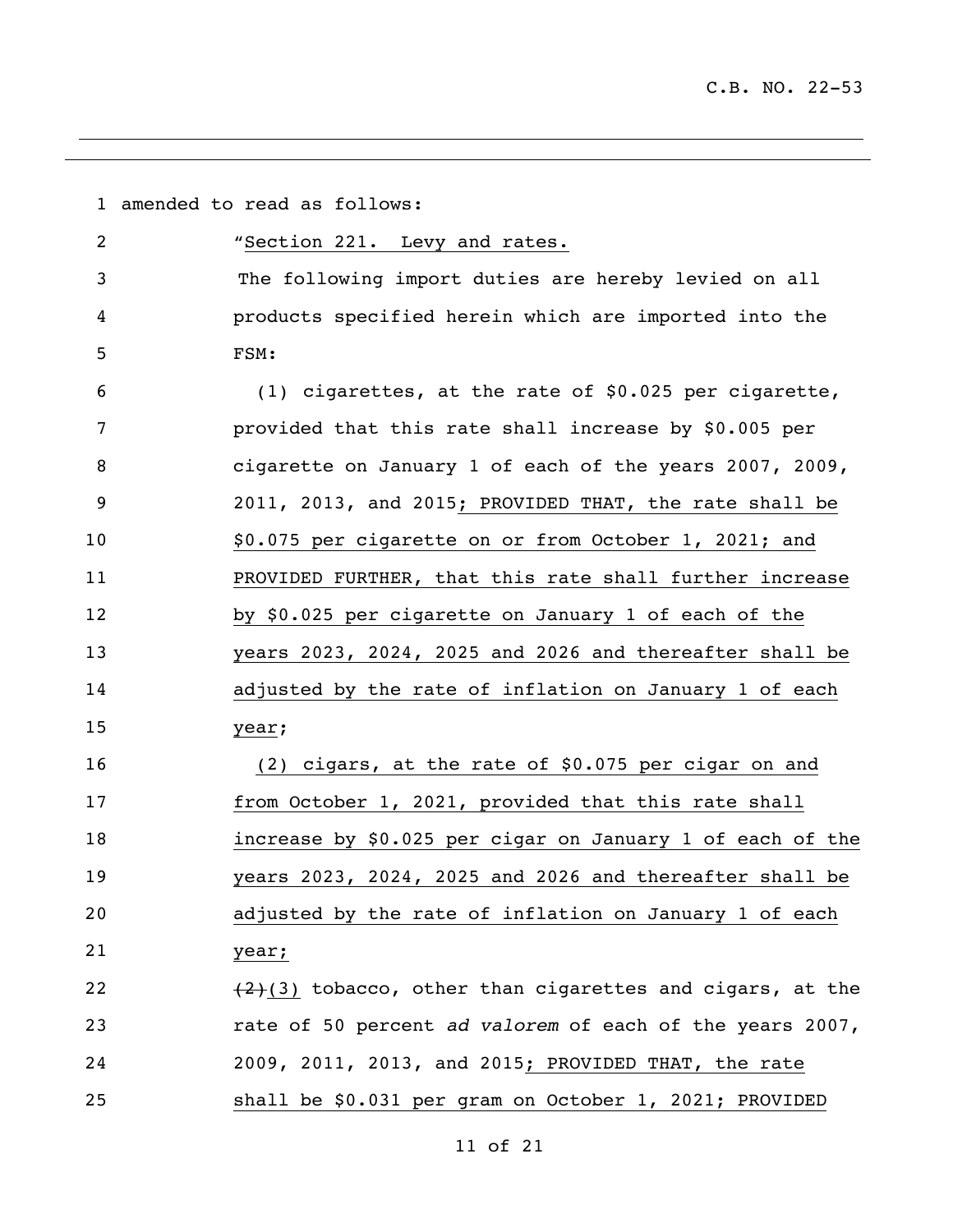| $\mathbf{1}$ | FURTHER, that this rate shall further increase by \$0.05 |
|--------------|----------------------------------------------------------|
| 2            | per gram on January 1 of each of the years 2023, 2024,   |
| 3            | 2025 and 2026 and thereafter shall be adjusted by the    |
| 4            | rate of inflation on January 1 of each year;             |
| 5            | $(3)(4)$ perfumery, cosmetics, and toiletries, including |
| 6            | cologne and other toilet waters, articles of perfumery,  |
| 7            | whether in sachets or otherwise, and all preparations    |
| 8            | used as applications to the hair or skin, lipsticks,     |
| 9            | pomades, powders, and other toilet preparations not      |
| 10           | having medicinal properties, at the rate of 25           |
| 11           | percent ad valorem, PROVIDED THAT this rate shall be 4   |
| 12           | percent on and from October 1, 2021;                     |
| 13           | (4) soft drinks, drink mixes, drink preparations,        |
| 14           | coffee, tea, and nonalcoholic beverages, at the rate of  |
| 15           | 25 percent ad valorem, provided, however, that any       |
| 16           | beverage having a fruit juice content of 25 percent or   |
| 17           | more by volume shall be at the rate of three percent ad  |
| 18           | valorem <sub>1</sub> ;                                   |
| 19           | (5) Sugar-sweetened beverages other than bottled         |
| 20           | water, at the rate of \$5 per kilogram of sugar content  |
| 21           | on and from October 1, 2021. For syrups and powders, the |
| 22           | tax must be applied to the sugar content of the syrup or |
| 23           | powder, including the largest amount [volume] of         |
| 24           | sugar to be added [-sweetened beverages produced         |
| 25           | from] to that syrup or powder according to the           |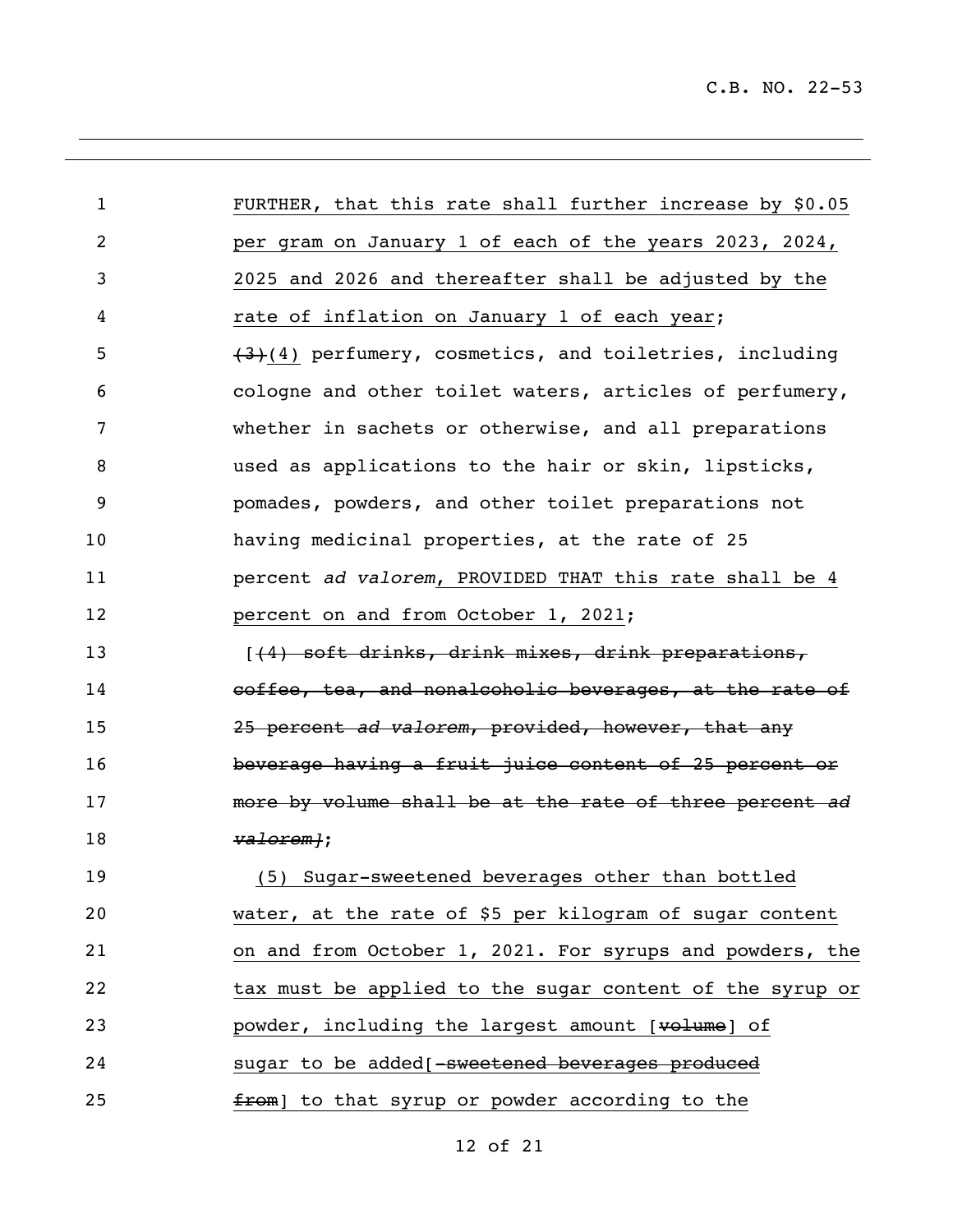| $\mathbf 1$    | manufacturer's instruction;                                       |
|----------------|-------------------------------------------------------------------|
| $\overline{2}$ | (6) Alcoholic beverages at a rate of 0.5 cent per                 |
| 3              | fluid ounce per percentage point of alcohol content on            |
| 4              | all alcoholic beverages from October 1, 2021 [beer and            |
| 5              | malt beverages, at the rate of \$0.25 per 12 fluid                |
| 6              | ounces];                                                          |
| 7              | $(46)$ distilled alcoholic beverages, at the rate of 12           |
| 8              | dollars per gallon; 1                                             |
| 9              | [(7) wine at the rate of 30 percent ad valorem; ]                 |
| 10             | $[48]$ (7) foodstuffs for human consumption at the rate           |
| 11             | of three percent ad valorem; [provided, however, that             |
| 12             | fresh and frozen fish and seafood, shall be at the rate           |
| 13             | of 25 percent ad valorem; 1                                       |
| 14             | $[49]$ (8) gasoline and diesel fuel, at the rate of five          |
| 15             | cents per gallon;                                                 |
| 16             | $[+10+](9)$ laundry bar soap, at the rate of 254                  |
| 17             | percent ad valorem on and from October 1, 2021; and               |
| 18             | $[+11]$ (10) all other imported products, except those            |
| 19             | specified above, at the rate of four percent ad valorem.          |
| 20             | (11) The levies under subsections (5) and (6) shall be            |
| 21             | reviewed every two years by the Department of Finance &           |
| 22             | Administration and the Department of Health and Social            |
| 23             | Affairs to recommend adjustment to FSM Congress."                 |
| 24             | Section 4. Section 222 of title 54 of the Code of the             |
| 25             | Federated States of Micronesia (Annotated), as amended, is hereby |

<u> 1989 - Andrea Santa Andrea Andrea Andrea Andrea Andrea Andrea Andrea Andrea Andrea Andrea Andrea Andrea Andr</u>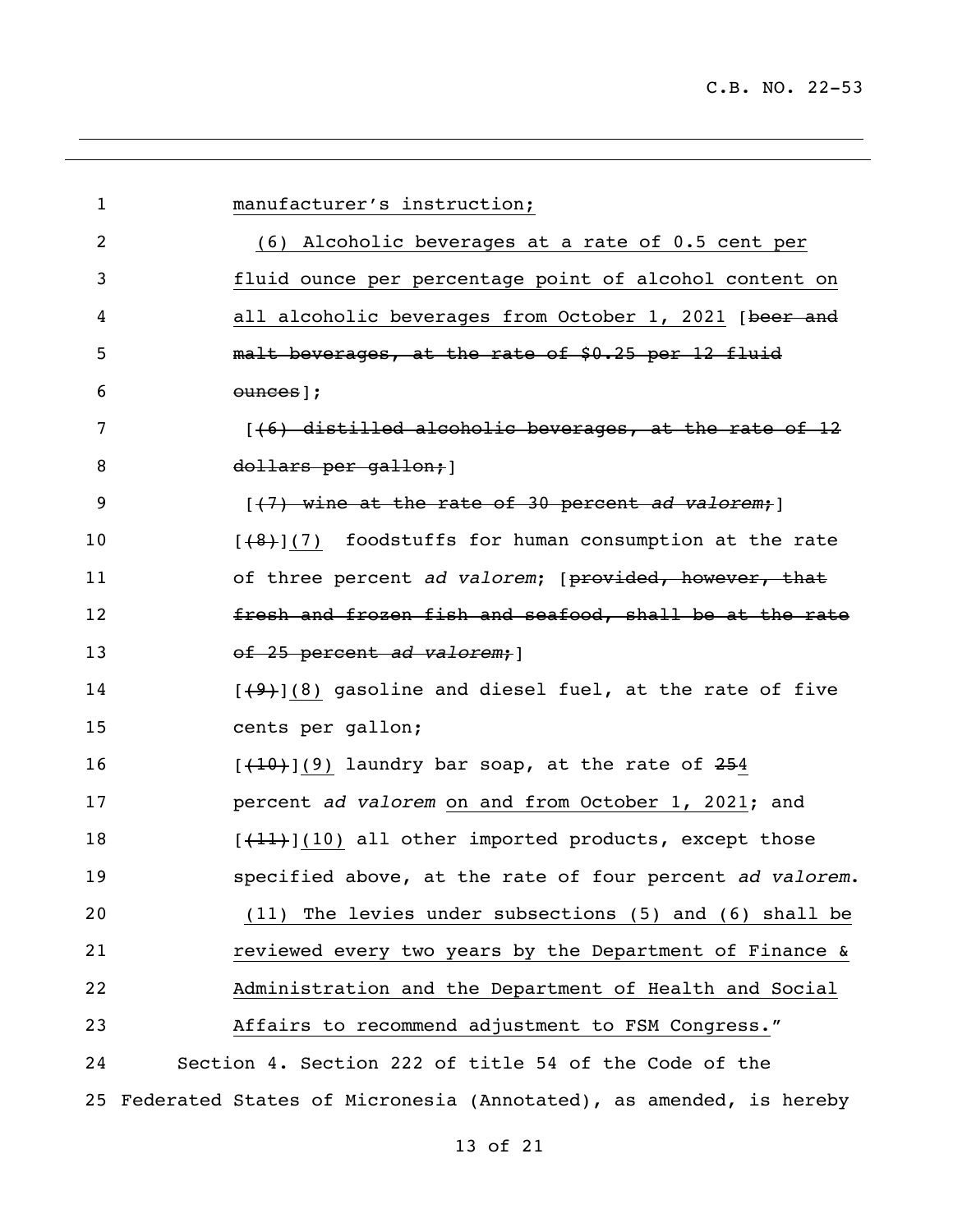amended to read as follows: (1) *Damaged, pillaged or faulty goods.* Upon receipt of a written request within 28 days of the goods' release from Customs control, the Secretary may authorize a refund of the whole or part of the duty paid, where any of the following conditions exist: (a) goods have been damaged, pillaged, lost or 8 destroyed during the voyage; (b) goods have, while subject to the control of Customs, been damaged, pillaged, lost or destroyed; or (c) the Commissioner is satisfied that, owing to 12 a fault or defect in any goods, the importer has received a reduction or a refund, in whole or part, of 14 the price paid for the goods. (2) *Goods imported for subsequent export.* (a) Upon application to and approval by the Secretary, import duty paid on the following goods shall be refunded: goods imported for processing in the FSM, not otherwise used in the FSM, and subsequently exported from the FSM. For purposes of this subsection, raw materials or ingredients which are worked into or otherwise become part of a different or more finished product are deemed exported when that product is exported. (b) Goods imported for processing are eligible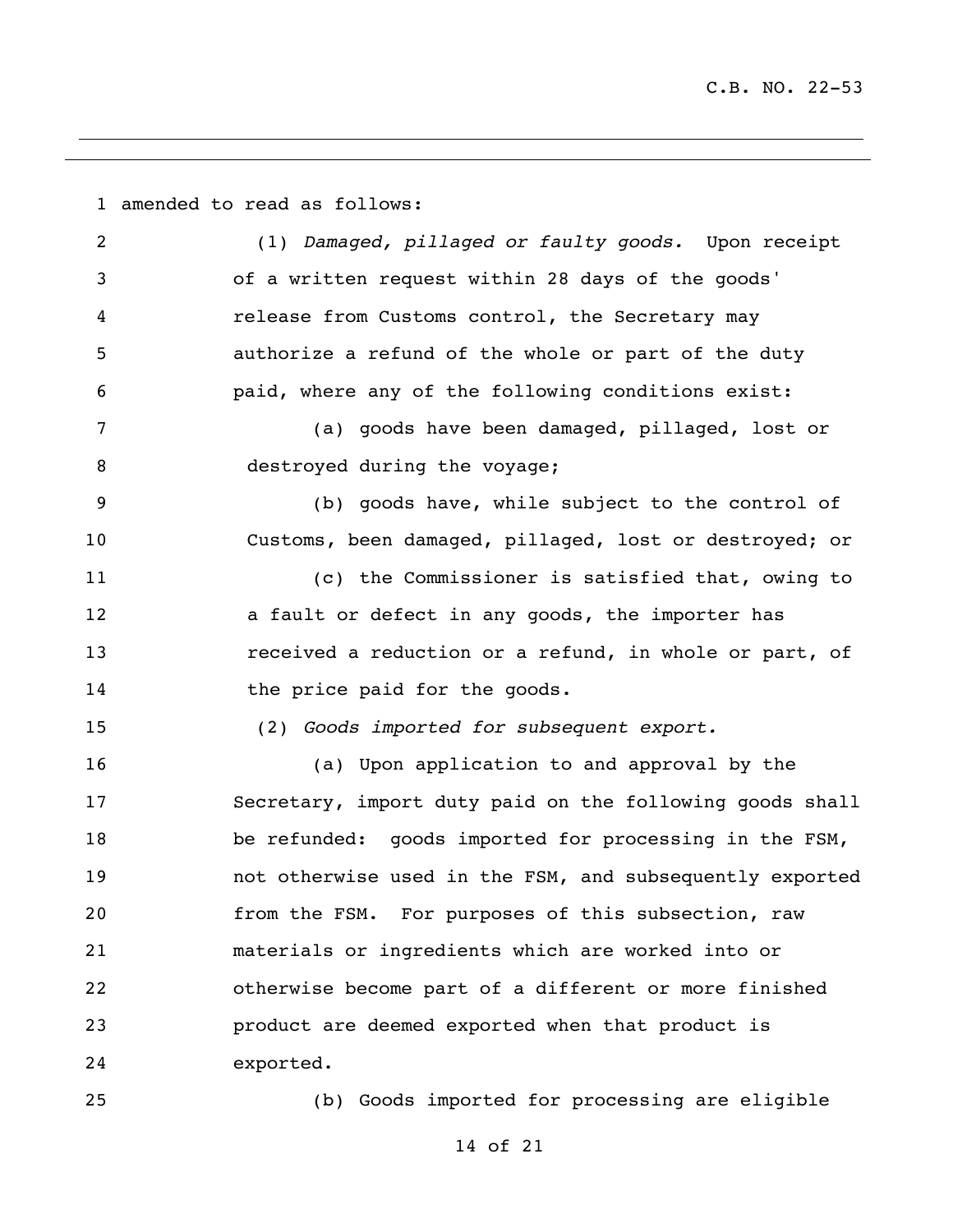for the duty refund when the finished products which the imported goods were processed into have been loaded on an aircraft or vessel for direct removal from the FSM and that aircraft or vessel has departed from the port. After they have been so loaded, the goods shall again be subject to import duty if they are unloaded or used in the FSM. With respect to importers primarily engaged in importing for processing and subsequent export, the Secretary shall provide for waiving, by regulation rather than collecting and subsequently 11 refunding, duties.

 (c) Upon application to and approval by the Secretary, import duty shall be waived on the following goods: goods imported for transshipment through the FSM, not to be used in the FSM, which are securely stored while in the FSM and which are exported from the FSM within a reasonable time of import to the FSM, as defined by regulation. Should these goods not be exported within a reasonable time, the importer will be subject to a penalty equal to one-quarter of the import duty that would have been due if the goods were to be used in the FSM. Should these goods be removed from the secure storage facility or used in the FSM, they will be subject to the full import duty.

(d) The burden of proving that goods imported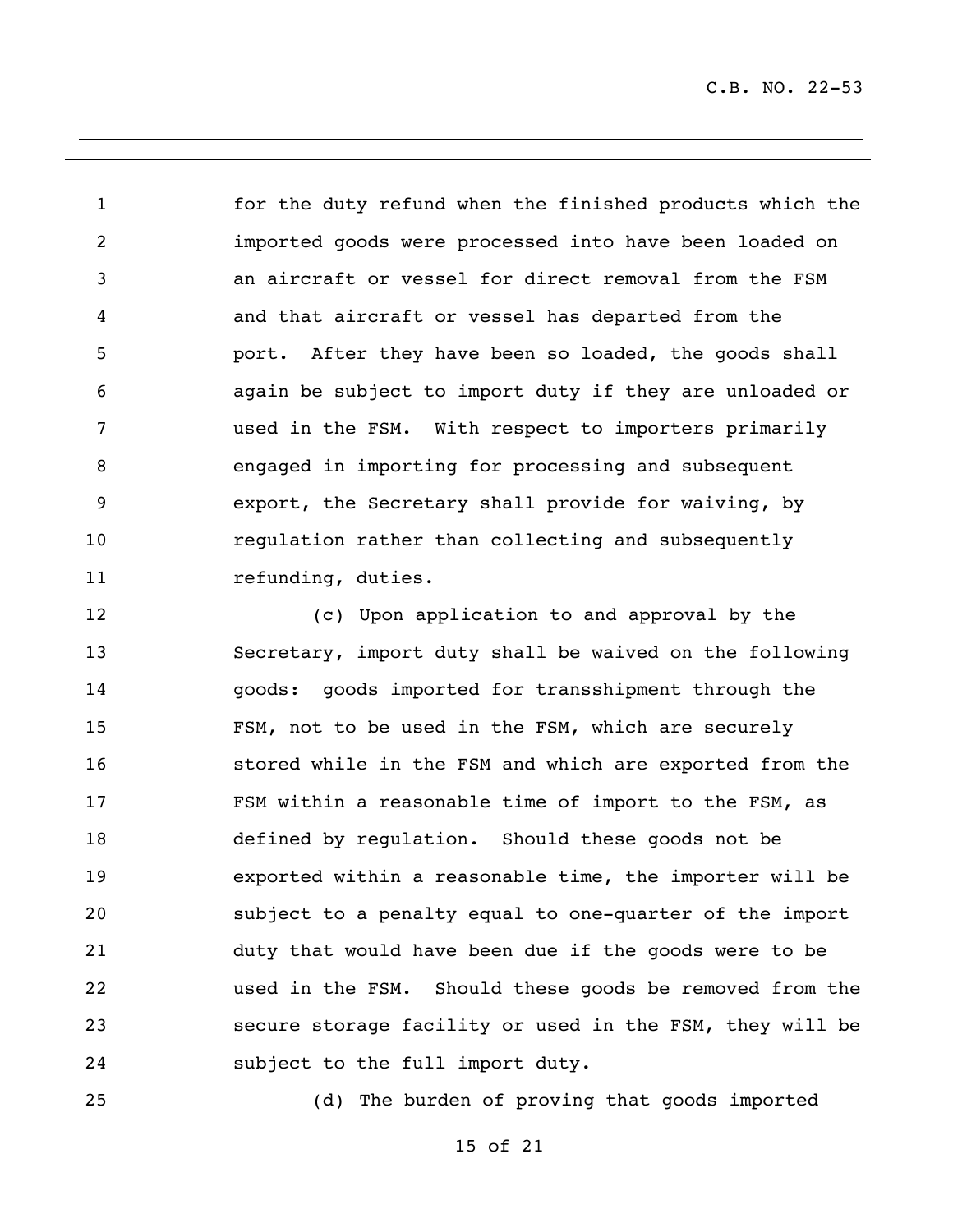are for subsequent export shall be upon the importer/exporter as specified in regulations. (3) *Goods carried in per trip abroad.* Each time an individual person enters or returns to the FSM from a foreign jurisdiction, he or she is entitled to bring into the FSM the following goods duty free, provided that such goods are for that person's own personal use or consumption and not for resale or exchange, and provided further that such person is permitted by applicable State law to possess, use, and consume such 11 goods: 12 (a) up to  $[200]$  100 cigarettes; 13 (b) up to [ $\Theta$ ne] half a pound of tobacco or  $[2\theta]$  10 cigars; (c) up to 52 fluid ounces or 1500 milliliters of distilled alcoholic beverages; and (d) up to two hundred dollars (\$200) worth of 18 goods other than tobacco products[, beer and malt 19 beverages, distilled or alcoholic beverages [, and wine]. (4) *Visitors' personal effects.* A visitor to the FSM may import *bona fide* personal effects into the FSM duty free, provided the goods are for the visitor's own personal use and will be taken with the visitor when he or she leaves the country.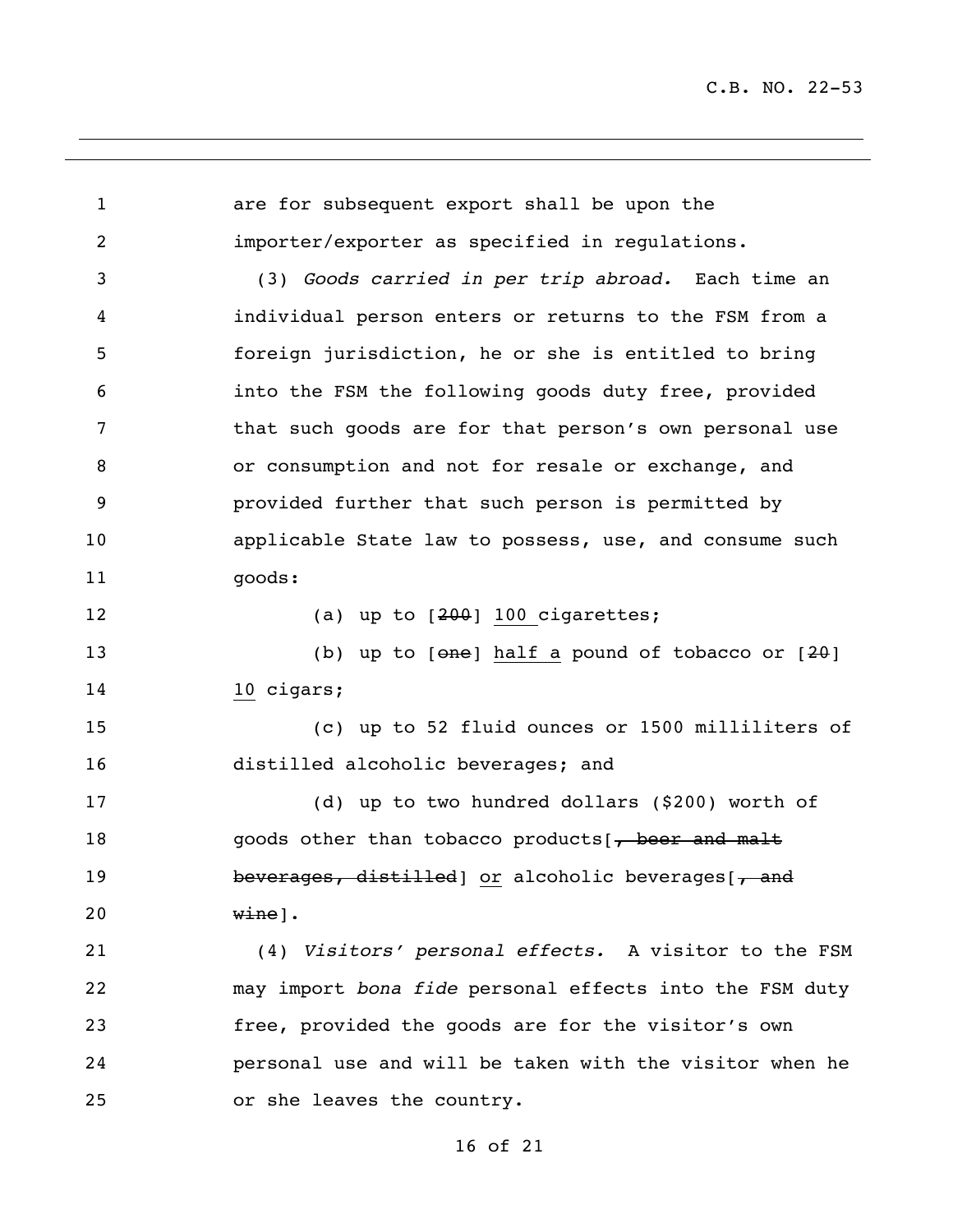(5) *Returning goods.* Goods produced or properly entered in the FSM which are subsequently removed from the FSM may be returned to the FSM duty free. The burden shall be on the owner of the goods to establish that the goods were either produced in the FSM or previously and properly entered.

 (6) *Goods used in foreign aid projects.* An international organization, foreign contractor, or other foreign entity may import goods into the FSM duty free in connection with the performance of services or other conduct of business in furtherance of a foreign aid agreement entered into by the FSM, the terms of which require that such import shall not be subject to taxation by the FSM; provided that if and when such goods are subsequently sold in the FSM, import duty shall be due based on the sale amount. The duty, together with penalties and interest, shall be the joint and several personal liability of the importer and the purchaser and shall be secured by first liens on the goods and on the importer's property as hereinafter provided.

 (7) *Certain fishing vessels and equipment.* Fishing vessels basing in the Federated States of Micronesia under a valid permit or license issued pursuant to title 24 of this code shall not be subject to the import duty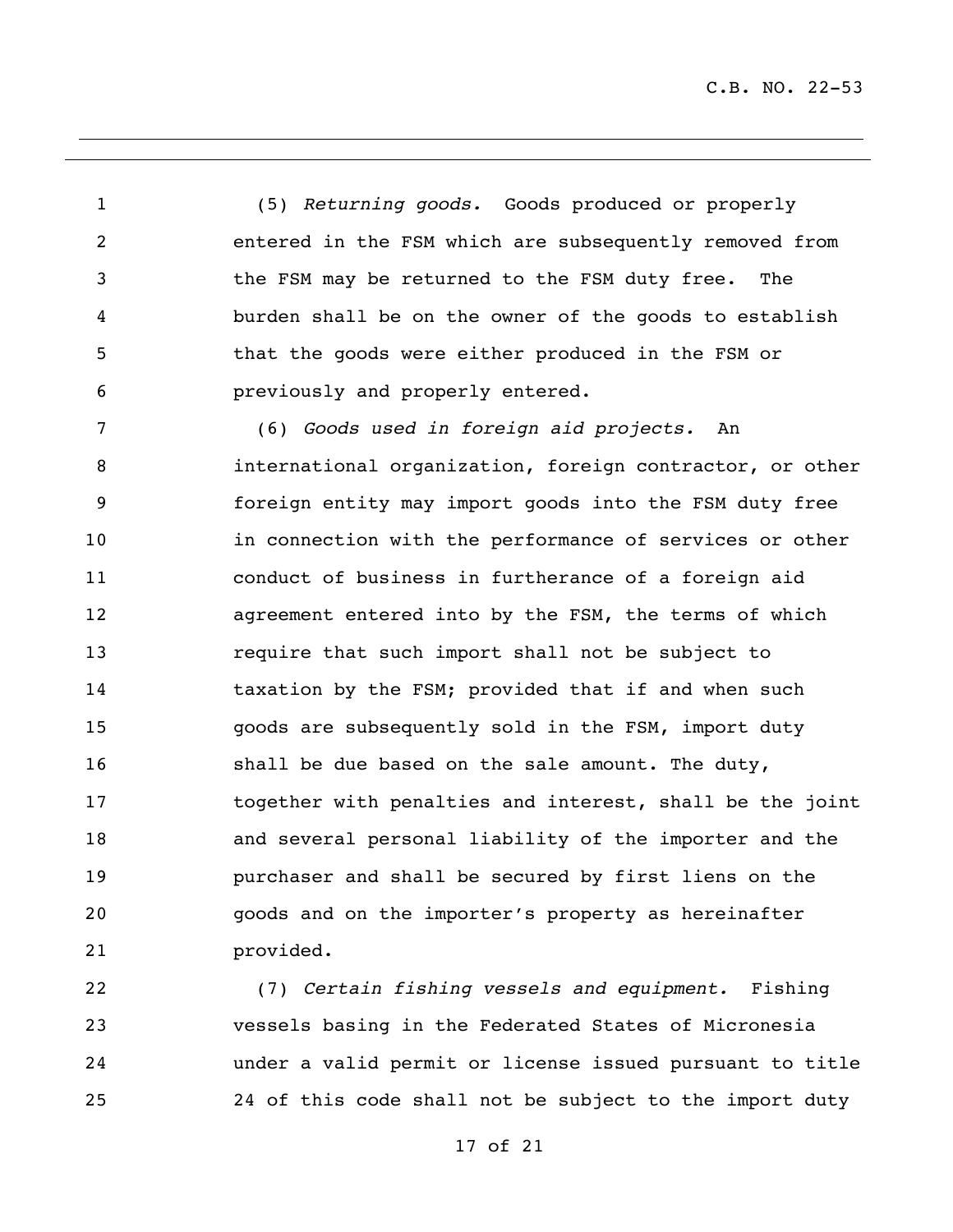on either the vessel or equipment installed in the vessel. This exemption shall apply to replacement parts and equipment imported by these fishing vessels as well. (8) *Parcels which would generate a de minimis duty.* Parcels mailed or otherwise sent into the FSM, which would otherwise generate a *de minimis* duty, shall be exempt from import duty, provided that such goods are for the recipient's own personal use or consumption and not for resale or exchange. Parcels with values up to 10 the amount specified in subsection (3)(d) of this 11 section, shall be exempt. (9) *Health, education and welfare related goods donated for humanitarian use.* Upon application to and approval by the Secretary, the import duty on goods related to health, education or welfare donated without

 cost for humanitarian purposes, and not for resale, **shall be waived or refunded; provided, however, that if**  and when any of such goods are subsequently sold in the FSM, import duty shall be due based on the sale amount. The duty, together with penalties and interest, shall be the joint and several personal liability of the importer and the purchaser and shall be secured by first liens on the goods and on the importer's property as hereinafter provided.

Section 5. Section 805 of title 54 of the Code of

## of 21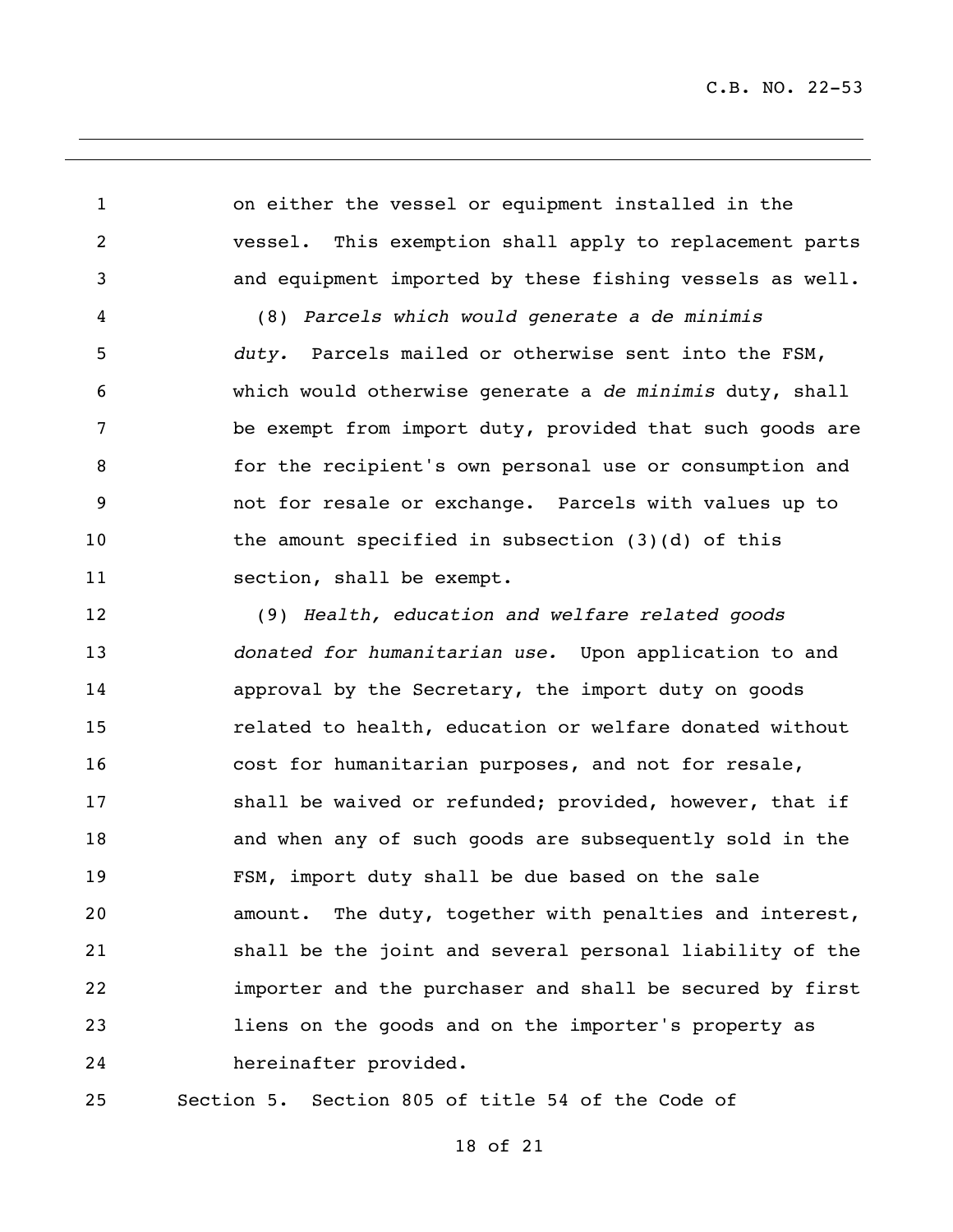the Federated States of Micronesia (Annotated), as amended by Public Laws Nos. 18-107 and 21-152, is hereby further amended to read as follows:

 "Section 805. Distribution of revenues. (1) Distribution to the States. (a) The treasurer of the Federated States of Micronesia shall pay eighty percent of the net taxes 8 collected pursuant to section 221(9)(8) of this title, and fifty percent of all other net taxes collected pursuant to sections 121, 141, and 221 of this title into the treasury of the State government to which the 12 taxes are attributable for appropriation by the State legislature.

 (b) Subject to Part (e) below, an additional twenty percent of the total of all other net taxes collected pursuant to sections 121, 141, and 221 of this title after the Treasurer of the Federated States of Micronesia has administered distribution under part (a) shall be deposited by the treasurer of the Federated States of Micronesia into the State sub-account "A" of the FSM Trust Fund on behalf of the National Government for the State government to which the taxes are attributable. The additional twenty percent (20%) deposited by the National Government into individual States sub-account A may not be withdrawn by the States.

of 21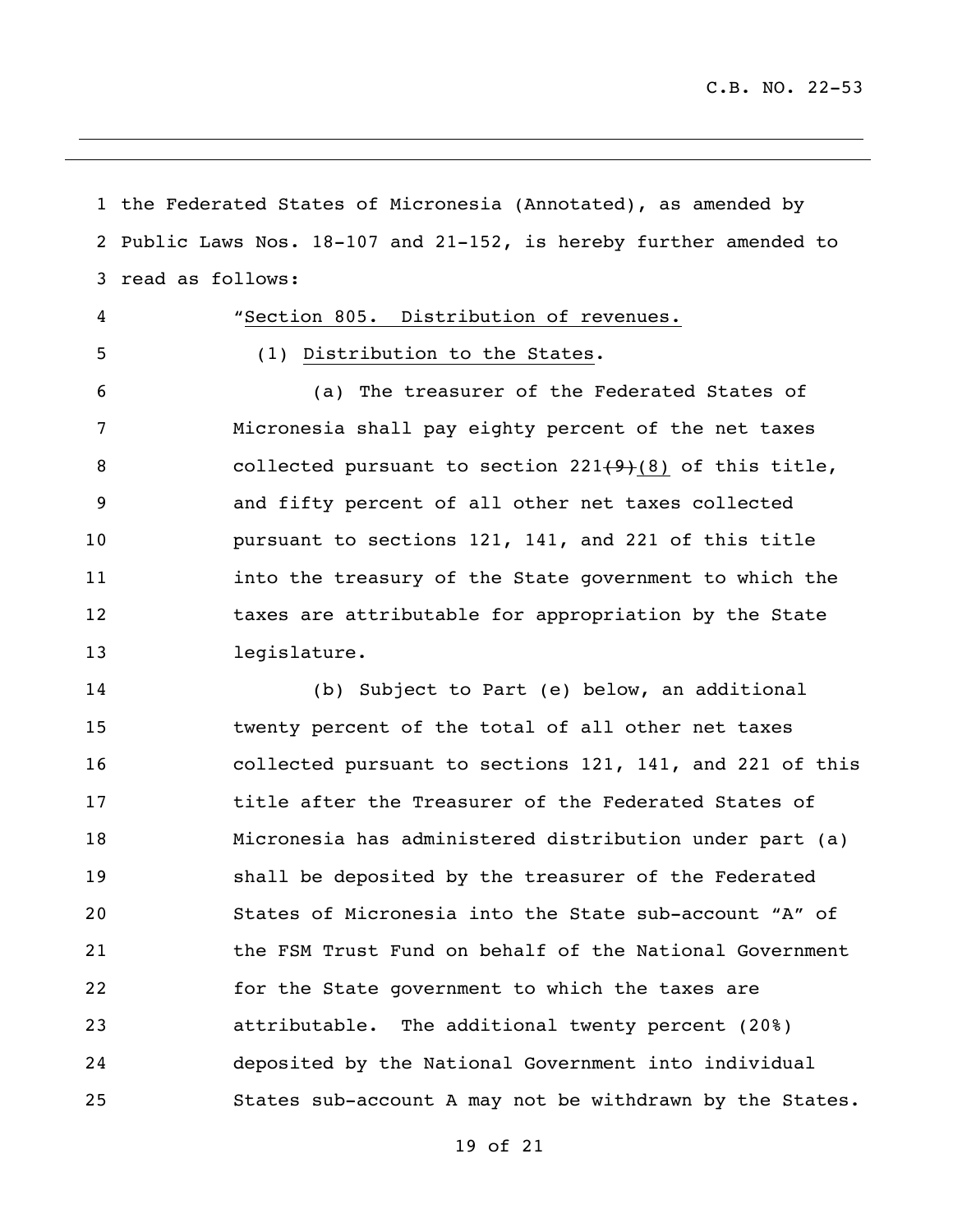(c) Twenty-five percent of the amount remaining, after the transfer of funds pursuant to parts (a) and (b) of this subsection, of the net taxes collected pursuant to subsection 221(1) of this title shall be placed in an account to be used solely for post-graduate school scholarships or full-time post-secondary courses of study leading to commercial Federal Aviation Administration (FAA) licenses, ratings and certifications. The allottee of the scholarship funds shall be the President of the Federated States of 11 Micronesia or his designee; (d) Except as specifically provided in parts (a), (b) and (c) of this subsection, all net taxes collected shall be part of the General Fund of the Federated States of Micronesia, subject to appropriation by Congress pursuant to title 55 of the Code of the Federated States of Micronesia. (e) The treasurer of the Federated States of Micronesia shall pay three percent of the net taxes paid into the General Fund of the Federated States of Micronesia, pursuant to part (d) of this subsection, 22 that is collected pursuant to subsections 221(1), (2), (3), (5) and (6) of this title, beginning October 1, 2021, into the Health Revolving Fund established under Title 55, Sub-chapter XVI. The President shall issue